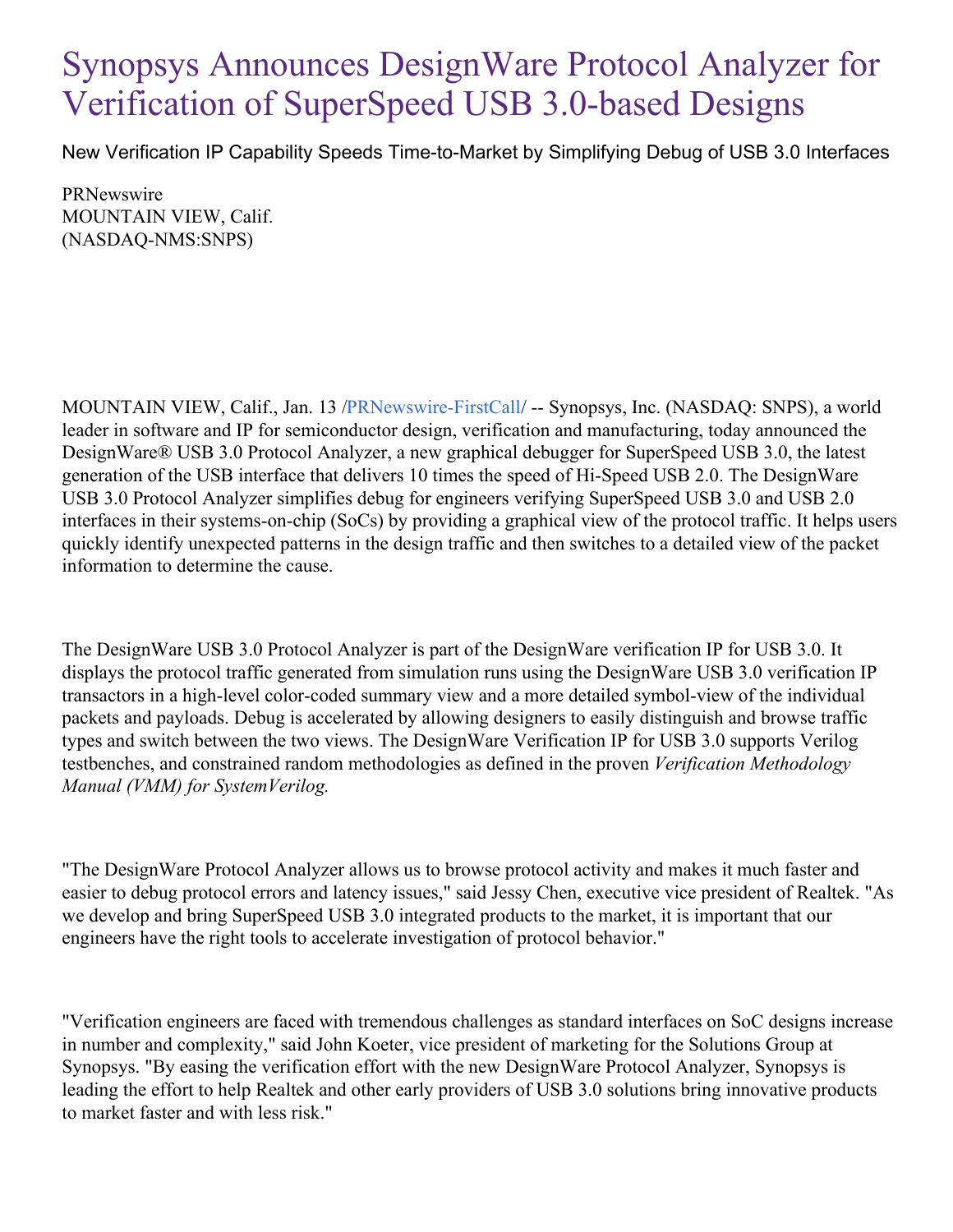## **Availability**

The DesignWare USB 3.0 Protocol Analyzer and DesignWare USB 3.0 Verification IP are both available now with VCS® support to select customers. For more information, please visit: http://www.synopsys.com/usb3

## **About DesignWare IP**

Synopsys is a leading provider of high-quality, silicon-proven interface and analog IP solutions for systemon-chip designs. Synopsys' broad IP portfolio delivers complete connectivity IP solutions consisting of controllers, PHY and verification IP for widely used protocols such as USB, PCI Express, DDR, SATA, HDMI, MIPI and Ethernet. The analog IP family includes Analog-to-Digital Converters, Digital-to-Analog Converters, Audio Codecs, Video Analog Front Ends, Touch Screen Controllers and more. In addition, Synopsys offers SystemC transaction-level models to build virtual platforms for rapid, pre-silicon development of software. With a robust IP development methodology, extensive investment in quality and comprehensive technical support, Synopsys enables designers to accelerate time-to-market and reduce integration risk. For more information on DesignWare IP, visit: http:/[/www.synopsys.com/designware](http://www.synopsys.com/designware).

Follow us on Twitter at [http://twitter.com/designware\\_ip](http://twitter.com/designware_ip).

## **About Synopsys**

Synopsys, Inc. (NASDAQ: SNPS) is a world leader in electronic design automation (EDA), supplying the global electronics market with the software, intellectual property (IP) and services used in semiconductor design, verification and manufacturing. Synopsys' comprehensive, integrated portfolio of implementation, verification, IP, manufacturing and field-programmable gate array (FPGA) solutions helps address the key challenges designers and manufacturers face today, such as power and yield management, software-tosilicon verification and time-to-results. These technology-leading solutions help give Synopsys customers a competitive edge in bringing the best products to market quickly while reducing costs and schedule risk. Synopsys is headquartered in Mountain View, California, and has more than 65 offices located throughout North America, Europe, Japan, Asia and India. Visit Synopsys online at <http://www.synopsys.com/>.

Synopsys, DesignWare and VCS are registered trademarks of Synopsys, Inc. Any other trademarks or registered trademarks mentioned in this release are the intellectual property of their respective owners.